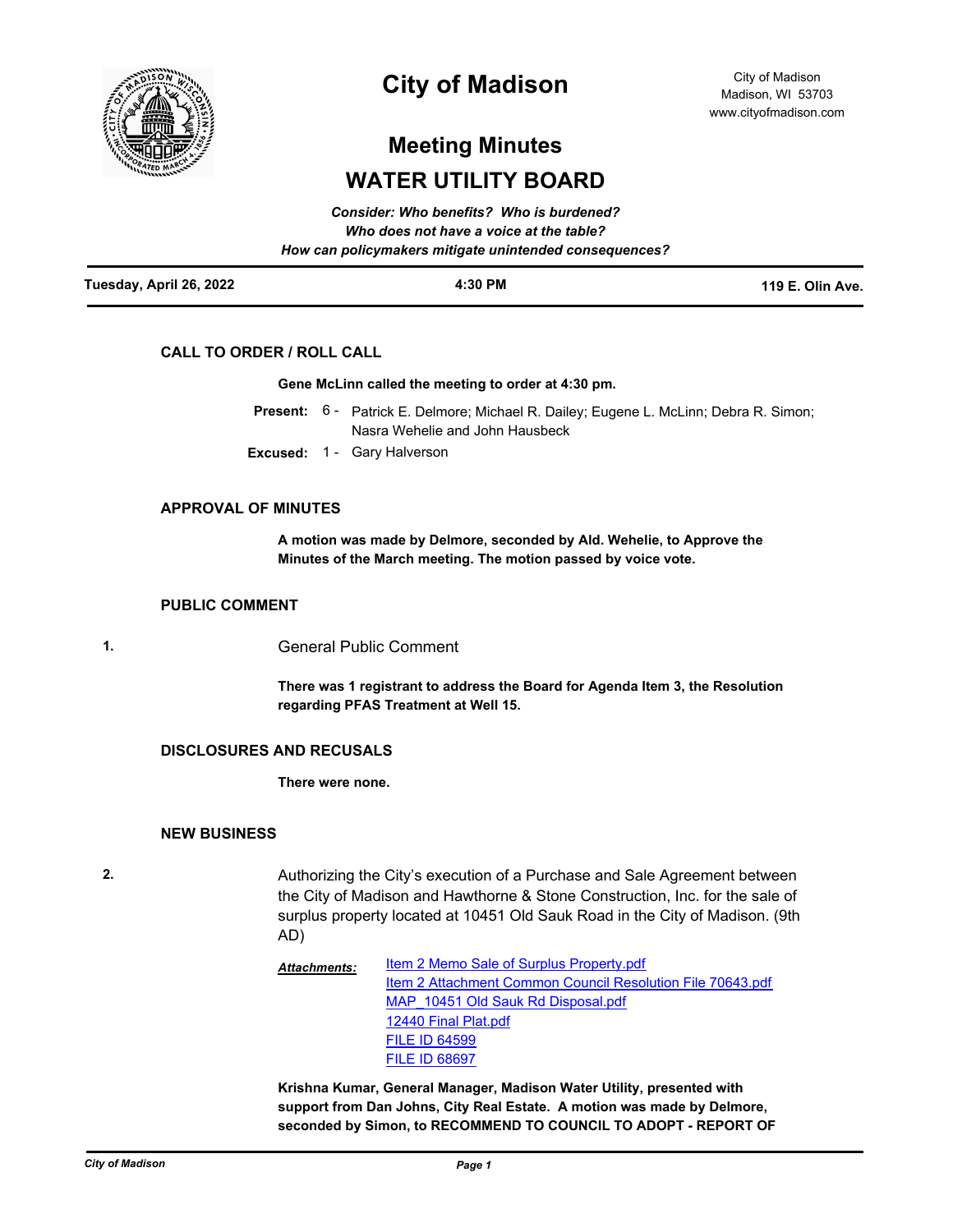**OFFICER. The motion passed by the following vote: 2 aye, 2 no, 1 excused, with Board President casting tie-breaking aye vote to approve the resolution 3-2.**

- **Ayes:** 3 Michael R. Dailey; Eugene L. McLinn and Debra R. Simon
- **Noes:** 2 Patrick E. Delmore and Nasra Wehelie
- **Excused:** 1 Gary Halverson

**Non Voting:** 1 - John Hausbeck

**3.** Authorize amendment of the 2022 Water Utility Capital Budget to include \$425,000 of additional budget authority for engineering services in support of bench-scale pilot testing, an alternatives analysis, and preliminary and final design for Well 15 PFAS Treatment Facility project and authorization to proceed with sole source award of engineering services to AECOM, in an amount not to exceed \$375,000.

> [Item 3 Memo - Well 15 Budget Amendment and Sole Source Authority.pdf](http://madison.legistar.com/gateway.aspx?M=F&ID=9f316781-2ee9-4546-9565-6872c7180ffb.pdf) [Item 3 Attachment Non-Competitive Selection Request Form.pdf](http://madison.legistar.com/gateway.aspx?M=F&ID=00770b94-8018-45d6-b176-c4a128a2b541.pdf) [Item 3 Attachment Common Council Resolution File 70887.pdf](http://madison.legistar.com/gateway.aspx?M=F&ID=7754ba61-cf4b-4eb0-bc1d-6a325e4a1aa3.pdf) [Presentation - Well 15 Budget Amendment and Sole Source Reccomendation](http://madison.legistar.com/gateway.aspx?M=F&ID=1a58baea-f15c-4da4-a82b-0d5eb0cd4282.pdf) *Attachments:*

**Joe Grande, Water Quality Manager, Madison Water Utility, presented. There was 1 registrant in support. A motion was made by Ald. Wehelie, seconded by Simon, to RECOMMEND TO COUNCIL TO ADOPT - REPORT OF OFFICER. The motion passed by voice vote.**

#### **UNFINISHED BUSINESS**

**4.** Approval for default virtual meetings or in-person board meetings for 2022

Attachments: [Item 4 Memo Board Meeting Format.pdf](http://madison.legistar.com/gateway.aspx?M=F&ID=e4310d12-798c-4f87-93fd-0ce4cf15fc19.pdf)

**A motion was made by Ald. Wehelie, seconded by Simon, to Discuss and continue the matter until the August meeting, and to meet virtually at least until September. The motion passed by voice vote.**

### **OTHER BUSINESS**

**5.** Water Quality Report

[Item 5 Memo Water Quality Report.pdf](http://madison.legistar.com/gateway.aspx?M=F&ID=0f162bbc-6765-4e0a-9a33-3e80bacaddaa.pdf) [Item 5 Attachment A Water Quality Test Results Summary.pdf](http://madison.legistar.com/gateway.aspx?M=F&ID=6c868879-89ae-461d-8c6b-3a7987cdd102.pdf) [Item 5 Attachment B Water Quality Watch List.pdf](http://madison.legistar.com/gateway.aspx?M=F&ID=63b4c3e6-5169-4f01-b95a-7dcf0d27565c.pdf) *Attachments:*

**Joe Grande, Water Quality Manager, Madison Water Utility, presented. A motion was made by Ald.Wehelie, seconded by Dailey, to Accept the Report. The motion passed by voice vote.**

**6.** Water Production Monthly Report